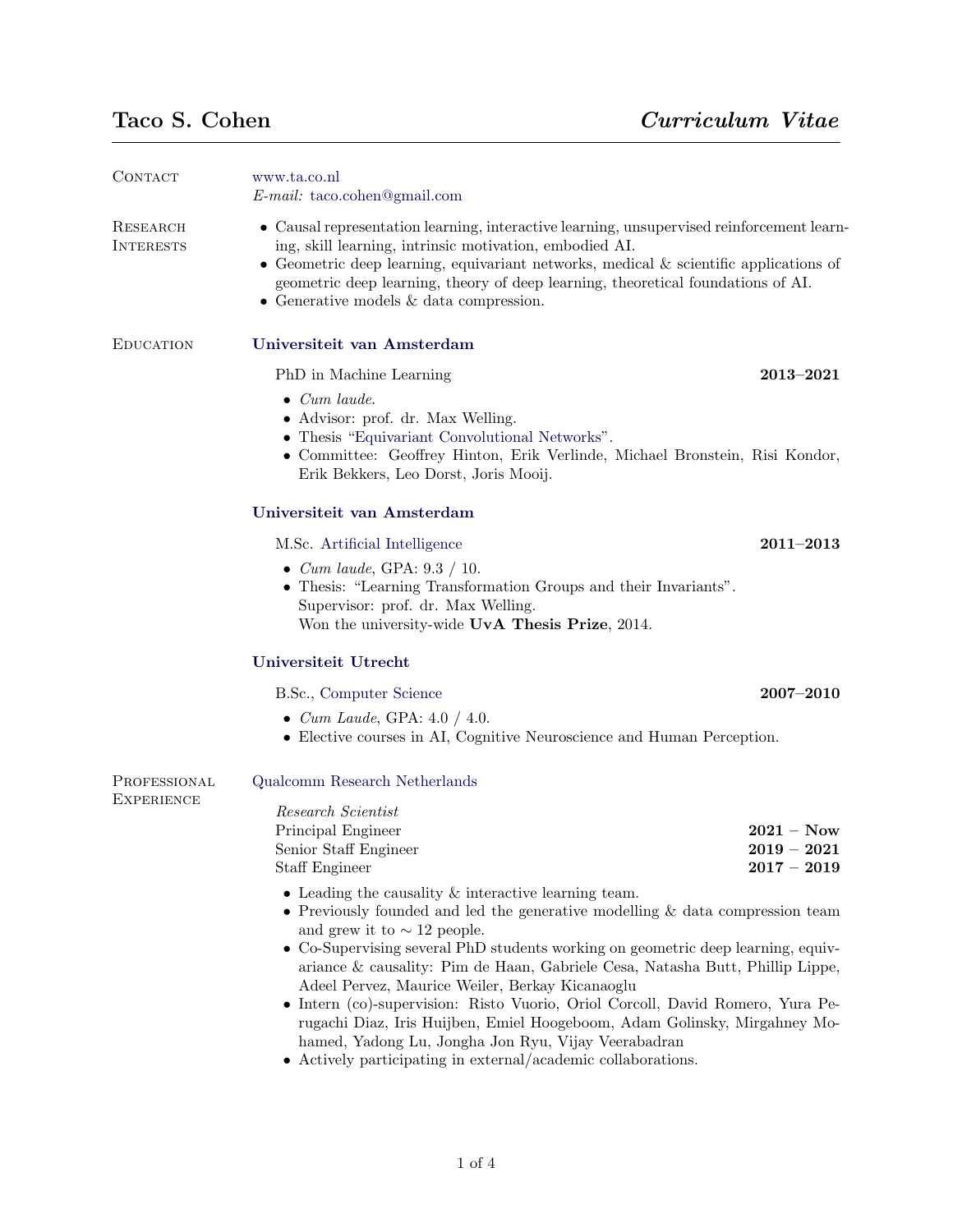## Scyfer (acquired)

- Machine learning startup specialized in deep active learning.
- Developed data-efficient deep learning & active learning technologies.
- The company served many high-profile clients in medical, social media, retail, finance, broadcasting, manufactoring, telecommunications, and other industries.
- Acquired by Qualcomm in 2017.

# [OpenAI](http://www.openai.com/)

| Research Intern | $11/2016 - 03/2017$ |
|-----------------|---------------------|
|                 |                     |

### [Google DeepMind](http://www.deepmind.com/)

 $Research Intern$   $05/2016 - 08/2016$ 

• Semi-supervised learning of equivariant representations, with prof. Geoff Hinton.

#### Several indie game studios

Freelance programmer 2005–2010

# Teaching [Universiteit van Amsterdam](http://www.uva.nl/)

#### $Teaching\ Assistant$  2011 – 2016

- Courses: calculus, statistics, computer vision, datastructures, machine learning I, machine learning II.
- BSc thesis supervision: Carla Groenland.
- MSc thesis or project supervision: Luisa Zintgraf, Jorn Peters, Emiel Hogeboom, Marcel Boersma, Liam Schoneveld, Jonas Koehler, Tim Davidson, Pim de Haan, Mario Geiger, Maurice Weiler, Jim Winkens, Jasper Linmans, Marysia Winkels, Ties van Rozendaal.

| PRIZES AND | • Kees Schouhamer Immink prize for my PhD thesis, from the Koninklijke Hollandsche |
|------------|------------------------------------------------------------------------------------|
| AWARDS     | Maatschapij der Wetenschappen (Royal Dutch Scientific Society, est. 1752), 2022.   |

- Graduated *cum laude* for BSc, MSc and PhD.
- MIT 35 innovators under 35 Europe, 2018.
- ICLR 2018 Best Paper Award for "Spherical CNNs".
- Google PhD Fellowship, 2017.
- Best review award ICLR 2017, Outstanding Reviewer award ICML 2018 and NeurIPS 2021.
- First place in the university-wide thesis prize of the University of Amsterdam, for my master's thesis "Learning Transformation Groups and their Invariants".
- World champion mobile phone throwing 2007 (Freestyle category).

SERVICE [European Lab for Learning and Intelligent Systems](https://ellis.eu/programs/geometric-deep-learning)

**EXPERIENCE** 

#### Co-Director 2020 – Now

- Co-director of the ELLIS Geometric Deep Learning program.
- Connecting the European GDL community at regular workshops.

#### Reviewer

# Reviewer 2014 – Now 2004 – Now 2004 – Now 2004 – Now 2004 – Now 2004 – Now 2004 – Now 2004 – Now 2004 – Now 20

• Regular reviewer at ICLR, ICML, NeurIPS, TMLR. Occasional reviewer for ICCV, ECCV, AAAI,TPAMI, JMLR

 $Co\text{-}fourder$  05/2013 – 08/2017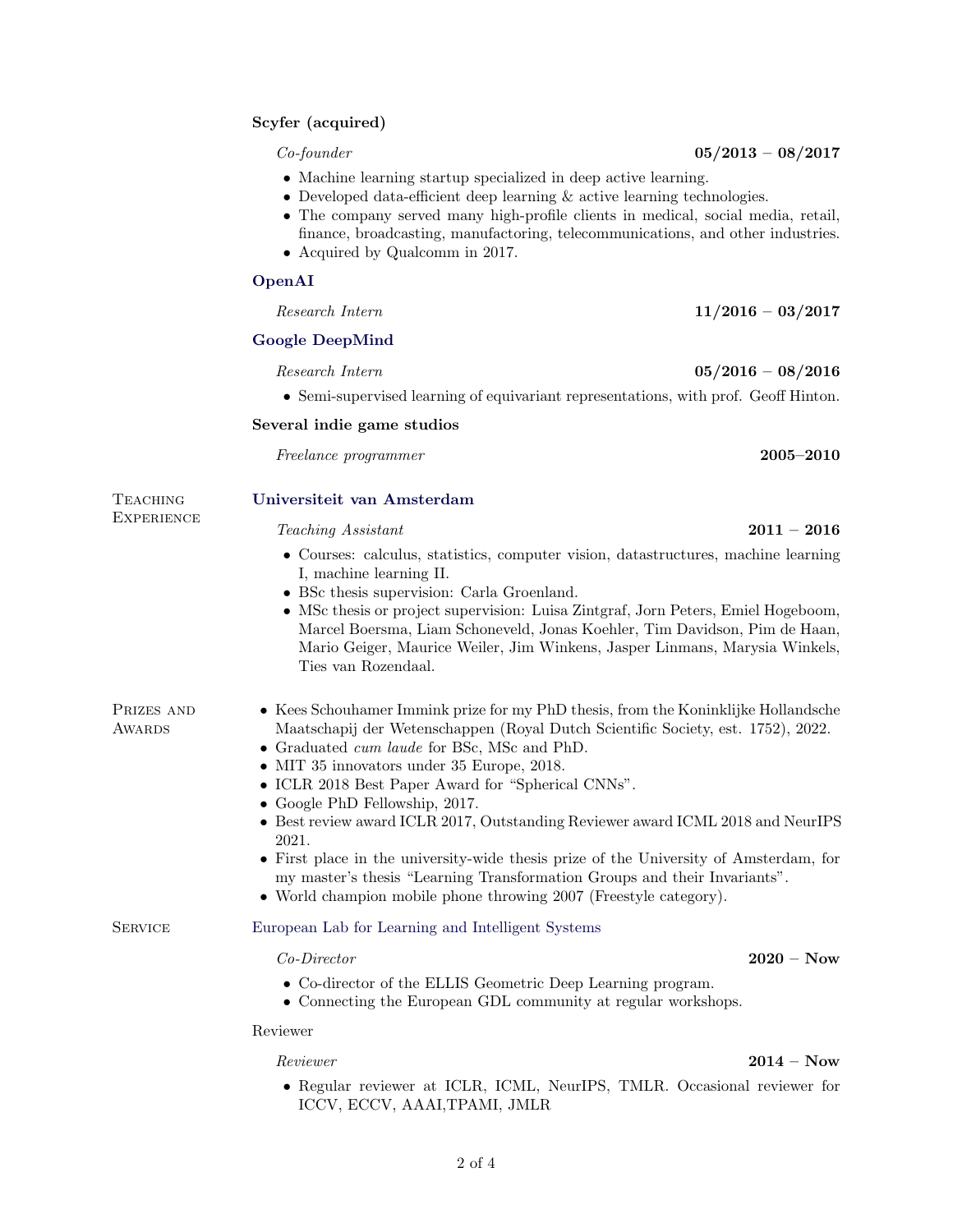#### 2021

- Course on Geometric Deep Learning @ African Masters in Machine Intelligence (With M. Bronstein, J. Bruna, P. Veličković)
- Webinar: How AI research is enabling next-gen codecs
- Tutorial on Equivariance @ MINDS TRIPODS Winterschool

#### 2020

- Tutorial on Equivariant Networks @ NeurIPS
- Gauge Theory in Geometric Deep Learning @ DiffGeo4DL workshop (NeurIPS)
- Natural Graph Networks @ This Week in ML & AI (TWIML)
- Equivariant Networks and Natural Graph Networks @ UPenn Workshop on Equivariance and Data Augmentation
- Keynote: Omnidirectional CNNs @ OmniCV Workshop (CVPR)
- Natural Graph networks @ Microsoft Physics meets ML
- Equivariant and Geometric DL @ QC 3D DL Workshop

### 2019

- Gauge Equivariant CNNs @ UCLA / IPAM Workshop on Deep Geometric Learning of Big Data and Applications
- Gauge Equivariant CNNs @ Berkeley
- Gauge Equivariant CNNs @ ICLR Workshop "Representation Learning on Graphs and Manifolds"
- Gauge Equivariant CNNs @ MSR Workshop on Physics & ML
- Introduction to Equivariant Networks @ ASCI Course on Computer Vision by Learning
- Gauge Equivariant CNNs @ YES X: "Understanding Deep Learning: Generalization, Approximation and Optimization"
- Gauge Equivariant CNNs @ Oxford
- Gauge Equivariant CNNs @ Cambridge
- Gauge Equivariant CNNs @ Imperial College London
- Gauge Equivariant CNNs @ Math+X Symposium on Inverse Problems and Deep Learning in Space Exploration, Rice University

### 2018

- Power efficient on-device AI @ Re-Work Deep Learning Summit
- Equivariant CNNs: A General Theory @ ECCV Workshop "Geometry Meets Deep Learning"
- General Theory of Equivariant Convolutional Networks @ ICML Workshop "Towards learning with limited labels: Equivariance, Invariance, and Beyond"
- Equivariant Networks @ Data Science Meetup Nijmegen
- Advanced Neural Networks @ iQ Winterschool
- Spherical CNNs @ ICLR

### 2017

- G-CNNs & Steerable CNNs @ Facebook
- G-CNNs & Steerable CNNs @ Google Brain Mountainview
- G-CNNs & Steerable CNNs @ Qualcomm
- Data efficient deep learning @ Scyfer DL & AI Meetup

### 2016

- Machine Learning @ Nuon college tour
- G-CNNs @ Saclay-Paris